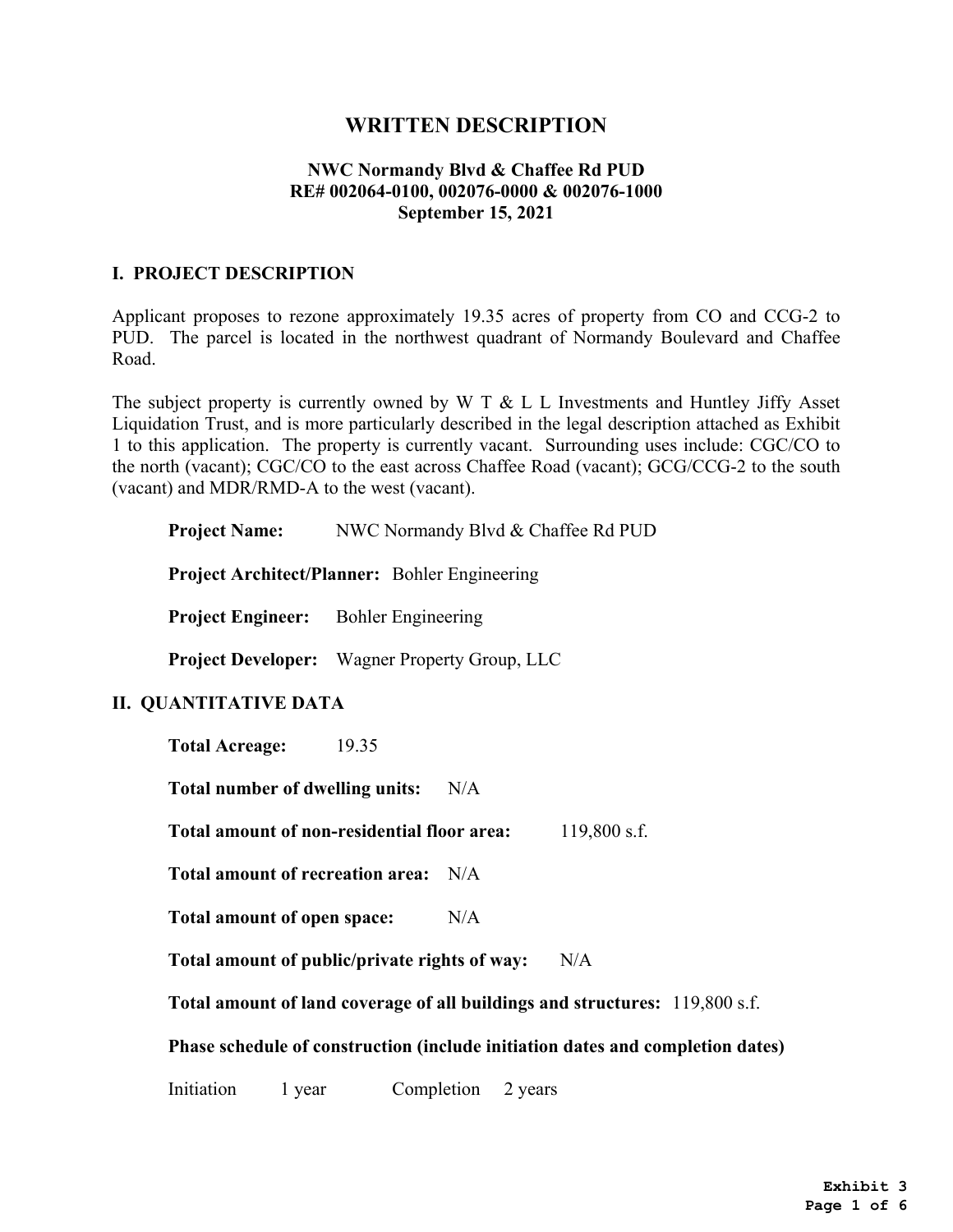## **III. USES AND RESTRICTIONS**

#### **A. Permitted Uses:**

- 1. Commercial retail sales and service establishments
- 2. Retail sales of new or used automobiles, trucks and tractors, mobile homes, boats, dairy supplies, feed, fertilizer, plant nurseries, lumber and building supplies and similar products.
- 3. Service stations, truck stops, automated car wash meeting the performance standards and development criteria set forth in Part 4, auto laundry or manual car wash, mobile car detailing services, minor or major automotive repair, car or truck rental, restaurants, laundromat or dry cleaners, veterinarians, animal boarding kennels meeting the performance standards and development criteria set forth in Part 4, pest control, carpenter or cabinet shops, home equipment rentals, job printing or newspapers, radio or television offices and studios, blood donor stations and similar uses.
- 4. Commercial, recreational and entertainment facilities such as carnivals or circuses, theaters (including open-air theaters), skating rinks, athletic complexes, arenas, auditoriums, convention centers, go-cart tracks, driving ranges, indoor and outdoor facilities operated by a licensed pari-mutuel permitholder.
- 5. Fruit, vegetable, poultry or fish markets.
- 6. All types of professional and business offices.
- 7. Small scale operations including wholesaling, warehousing, storage, distributorship business where the total operation does not require more than 10,000 square feet of floor space, no vehicle is used in excess of one and one-half ton capacity, all merchandise is stored within an enclosed building and no heavy machinery or manufacturing is located on the premises.
- 8. Hotels and motels.
- 9. Day care centers or care centers meeting the performance standards and development criteria set forth in Part 4
- 10. Hospital, nursing homes, assisted living facilities, group care homes, housing for the elderly or orphans and similar uses.
- 11. Light manufacturing, processing (including food processing but not slaughterhouse), packaging or fabricating.
- 12. Off-street commercial parking lots meeting the performance standards and criteria set forth in Part 4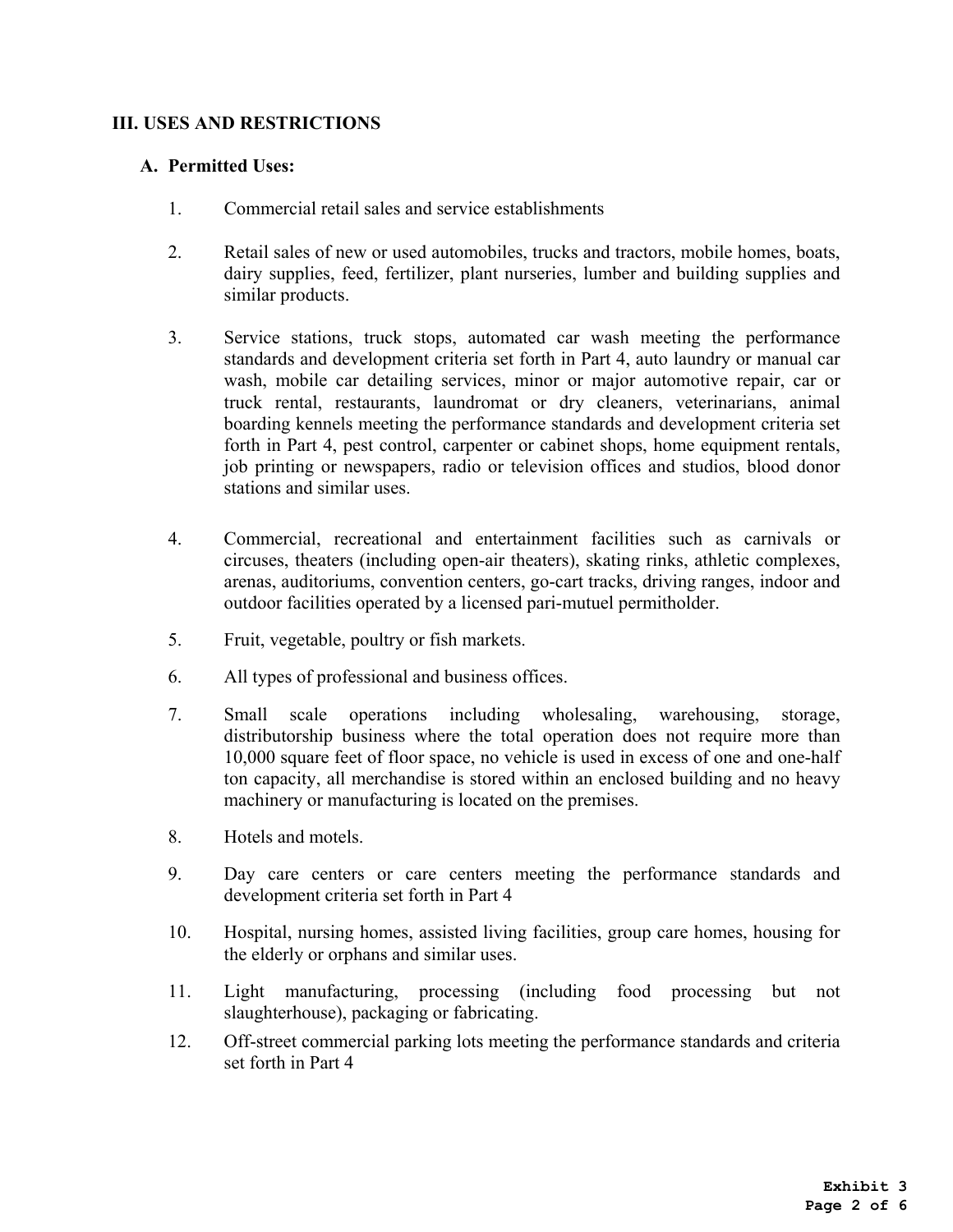- 13. Retail outlets for sale of used wearing apparel, toys, books, luggage, jewelry, cameras, sporting goods, home furnishing and appliances, furniture and similar uses.
- 14. Recycling collection points meeting the performance standards and development criteria set forth in Part 4.
- 15. Essential services, including water, sewer, gas, telephone, radio, television and electric, meeting the performance standards and development criteria set forth in Part 4
- 16. Private clubs and night clubs.
- 17. Churches, including a rectory or similar use
- 18. Personal property storage establishments meeting the performance development criteria set forth in Part 4
- 19. Vocational, trade or business schools and similar uses
- 20. Banks, including drive-thru tellers, savings and loan institutions, and similar uses
- 21. An establishment or facility which includes the retail sale and service of all alcoholic beverages including liquor, beer or wine for on-premises consumption or off-premises consumption or both.
- 22. Restaurants with the outside sale and service of food meeting the performance standards and development criteria set forth in Part 4.
- 23. Sale of new or used tires, meeting the performance standards and development criteria set forth in Part 4.
- 24. Textile Recycling Collection Bins meeting the development criteria and performance standards set forth in Part 4, Section 656.421 (Textile Recycling Bins).
- 25. Art galleries, museums, community centers, dance, art or music studios.
- 26. Adult Congregate Living Facility (but not group care homes or residential treatment facilities).
- 27. Express or parcel delivery offices and similar uses (but not freight or truck terminals)
- 28. Outside retail sales of holiday items, subject to the performance standards and development criteria set forth in Part 4
- 29. Assembly of components and light manufacturing when in conjunction with a retail sales or service establishment, conducted without outside storage or display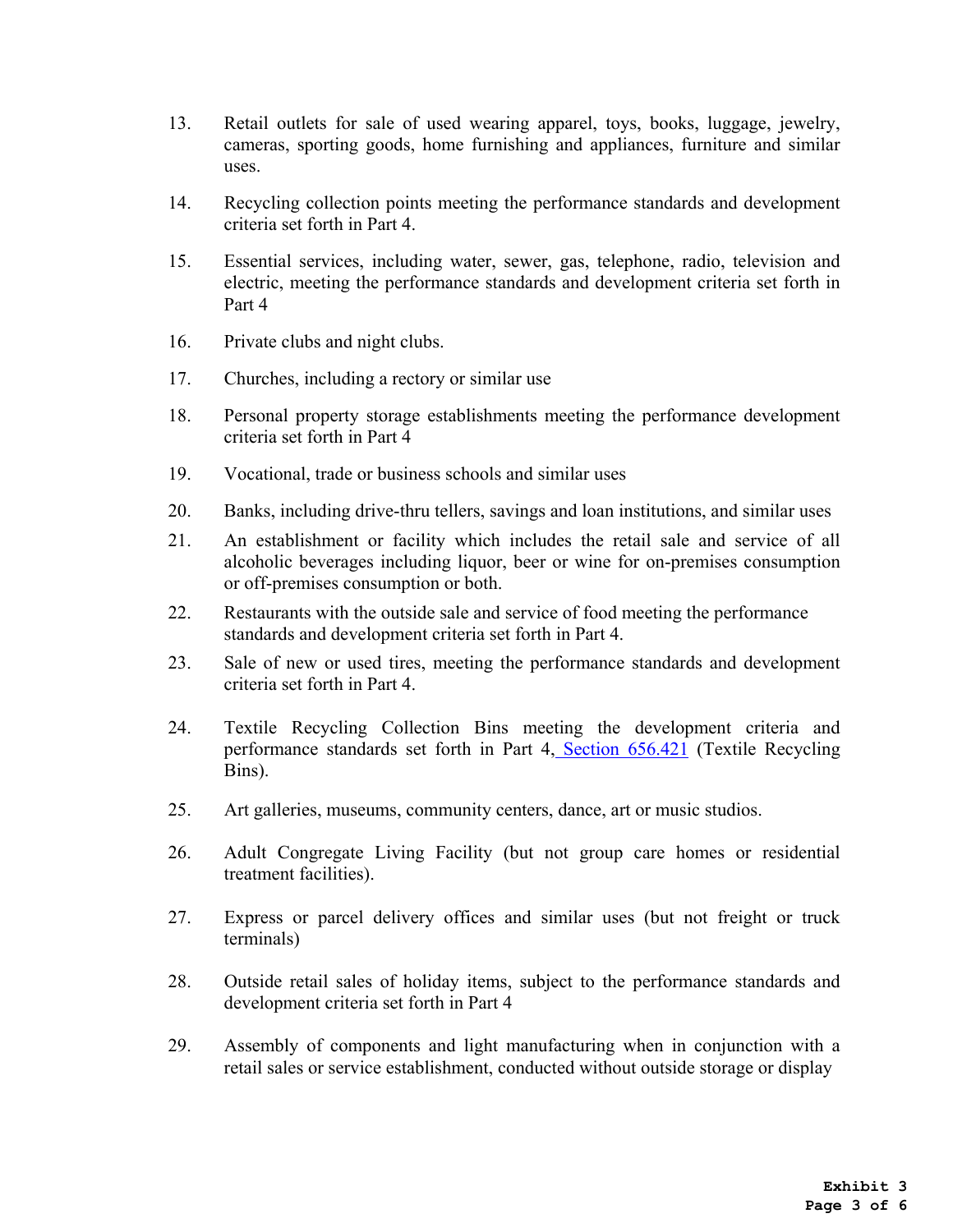- 30. Filling or gas stations with convenience store, with or without car washes, meeting the performance standards and development criteria set forth in Part 4. Notwithstanding Part 4, this use shall allow for outdoor service and seating and there shall be no maximum parking limitation.
- 31. Permanent or restricted outside sale and service, meeting the performance standards and development criteria set forth in Part 4.

### **B. Permissible Uses by Exception:**

- 1. Bus, semi-tractor (but not trailer) or truck parking and/or storage.
- 2. Schools meeting the performance standards and development criteria set forth in Part 4.
- 3. Billiard parlors.
- 4. Service and repair of general appliances and small engines (provided that no outside storage or display of products is allowed).

### **C. Limitations on Permitted or Permissible Uses by Exception:**

 $N/A$ 

**D. Permitted Accessory Uses and Structures:**

See §646.403

#### **IV. STATEMENTS**

**A. How does the proposed PUD differ from the usual application of the Zoning Code?**

The PUD limits uses from usual Zoning Code application.

**B. Describe the intent for the continued operation and maintenance of those areas and functions described herein and facilities which are not to be provided, operated or maintained by the City.**

All areas will be maintained by the owner.

### **V. DESIGN GUIDELINES**

#### **A. Lot Requirements:**

(1) *Minimum lot area:* None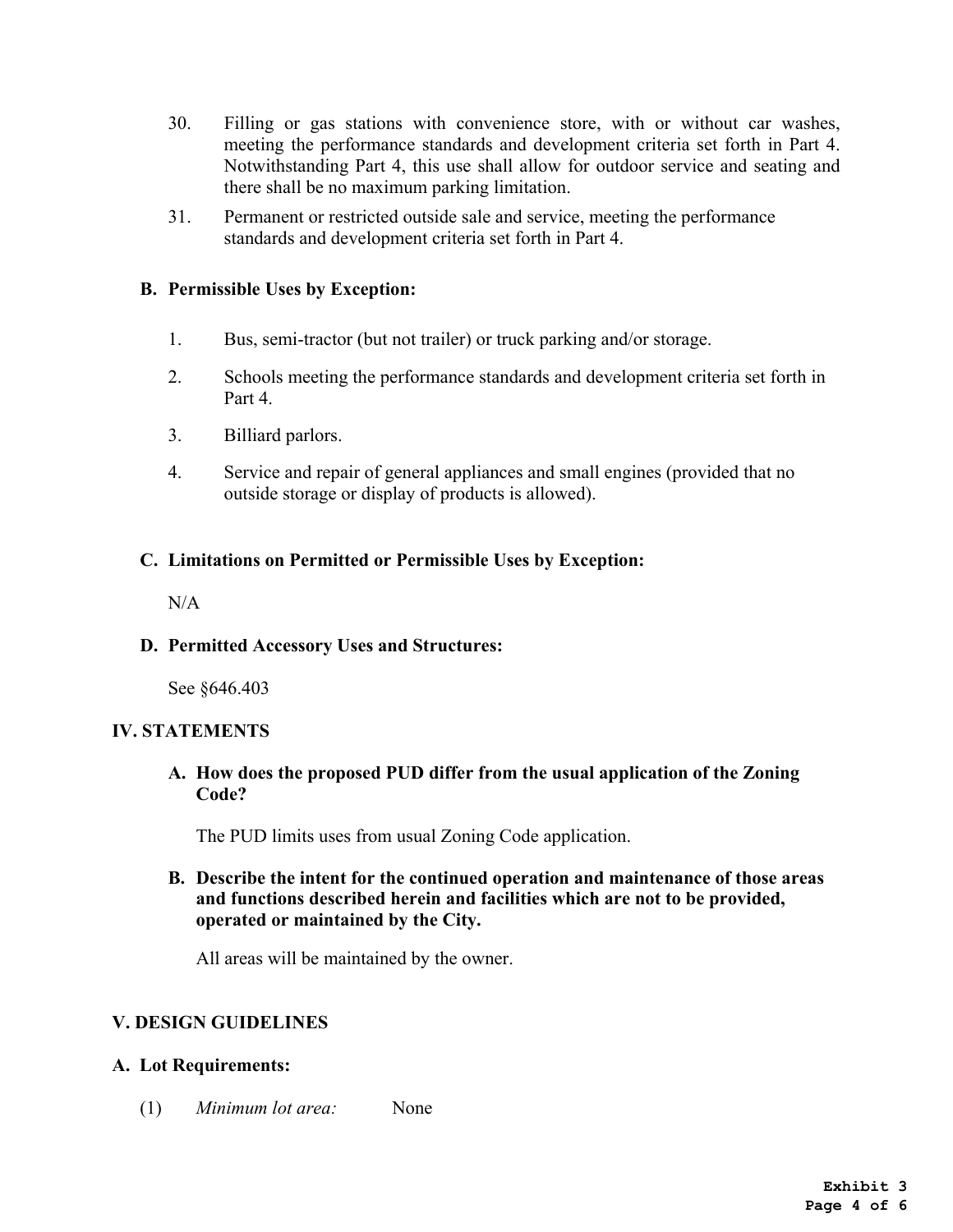- (2) *Minimum lot width:* None
- (3) *Maximum lot coverage:* None
- (4) *Minimum front yard:* None
- (5) *Minimum side yard:* None.
- (6) *Minimum rear yard:* 10 feet. Where the lot is adjacent to a residential district without an intervening street, a minimum yard of 15 feet shall be provided along private property lines adjoining the residential district. No improvements other than landscaping, visual screening or retention may be permitted in the required yard.
- (7) *Maximum height of structures:* 60 feet

#### **B. Ingress, Egress and Circulation:**

- (1) *Parking Requirements.* The parking requirements for this development shall be consistent with the requirements of Part 6 of the Zoning Code.
- (2) *Vehicular Access.*
	- a. Vehicular access to the Property shall be by way of Normandy Boulevard and Chaffee Road, substantially as shown in the Site Plan. The final location of all access points is subject to the review and approval of the City's Traffic Engineer.
- (3) *Pedestrian Access.*
	- a. Pedestrian access shall be provided by sidewalks installed in accordance with the 2030 Comprehensive Plan.

#### **C. Signs.**

- (1) Two (2) double faced or two (2) single faced signs not to exceed two hundred (200) square feet in area and thirty-five (35) feet in height.
- (2) Wall signs not to exceed ten percent (10%) of the square footage of the occupancy frontage of the building abutting a public right-of-way are permitted.
- (3) One (1) under-the-canopy sign per occupancy, not exceeding a maximum of eight (8) square feet in area per sign, is permitted, provided that any square footage used for an under-the-canopy sign shall be subtracted from the maximum allowable square footage for wall signs on the building in question.
- (4) Directional signs shall not exceed four (4) square feet.